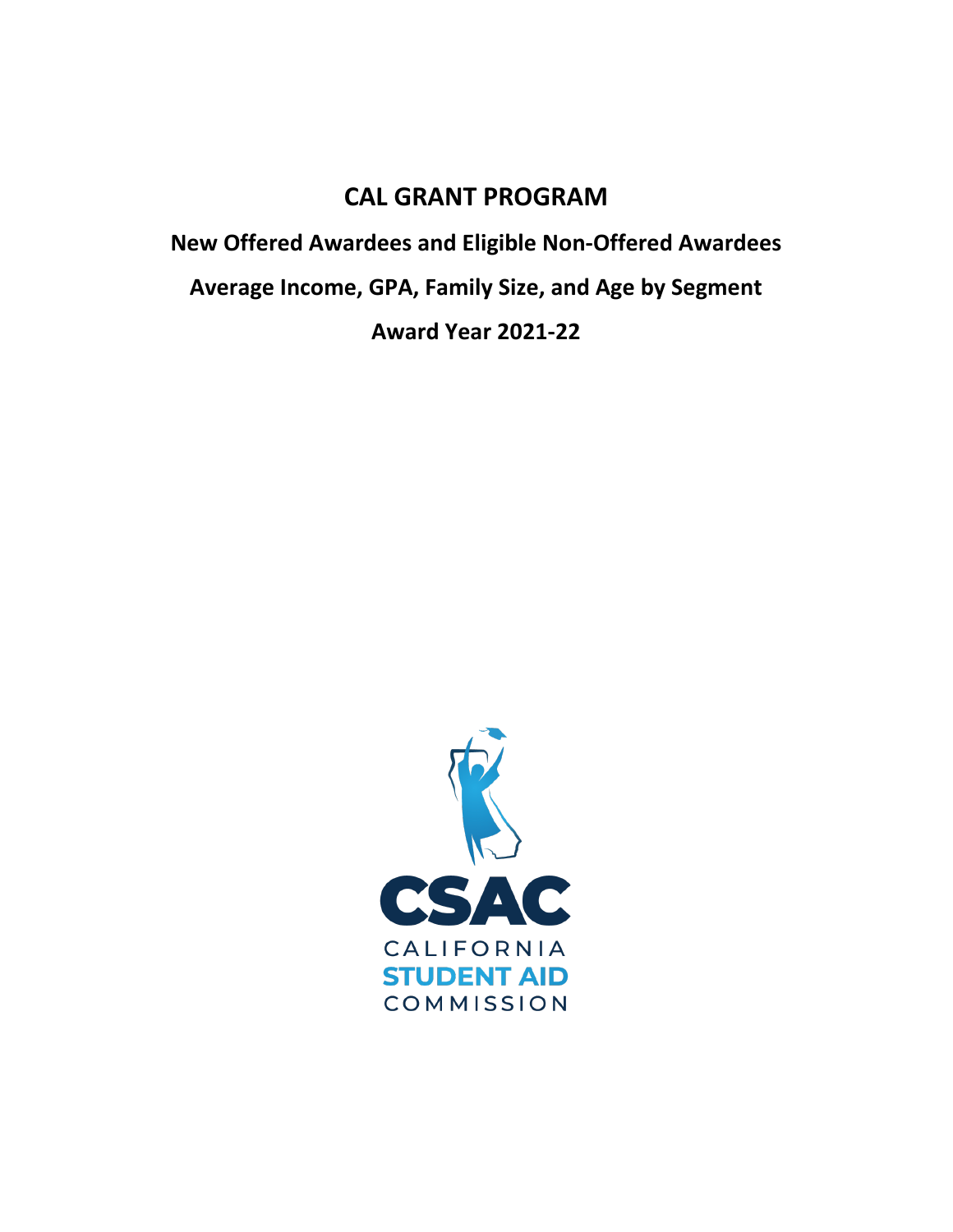# **CAL GRANT PROGRAM AVERAGE INCOME, GPA, FAMILY SIZE, AND AGE BY SEGMENT AWARD YEAR 2021-22**

The data in this report reflect all new applicants who qualified for a 2021-22 Cal Grant award at a Cal Grant-participating institution in the following components:

- High School Entitlement Cal Grant A and B offered awardees
- Community College Entitlement Cal Grant A and B offered awardees
- California Community College Transfer Entitlement Cal Grant A and B offered awardees
- Competitive Cal Grant A and B offered awardees
- Competitive eligible non-offered awardees
- Cal Grant C offered awardees

Qualified applicants are those who applied by the deadline and received an offer for a Cal Grant award (offered awardee) or were financially eligible to receive an award (eligible non-offered awardee).

The data in this document do not reflect the actual number of Cal Grant paid recipients (a significantly lower number of students).

The average GPA data for Cal Grant C offered awardees is an average of the reported GPAs.

Data are reported by the type of financial aid application filed, either a Free Application for Federal Student Aid (FAFSA) or a California Dream Act Application, and by segment.

# **ACRONYMS**

- CCC California Community Colleges
- CSU California State University
- GPA Grade Point Average
- UC University of California
- WASC Western Association of Schools and Colleges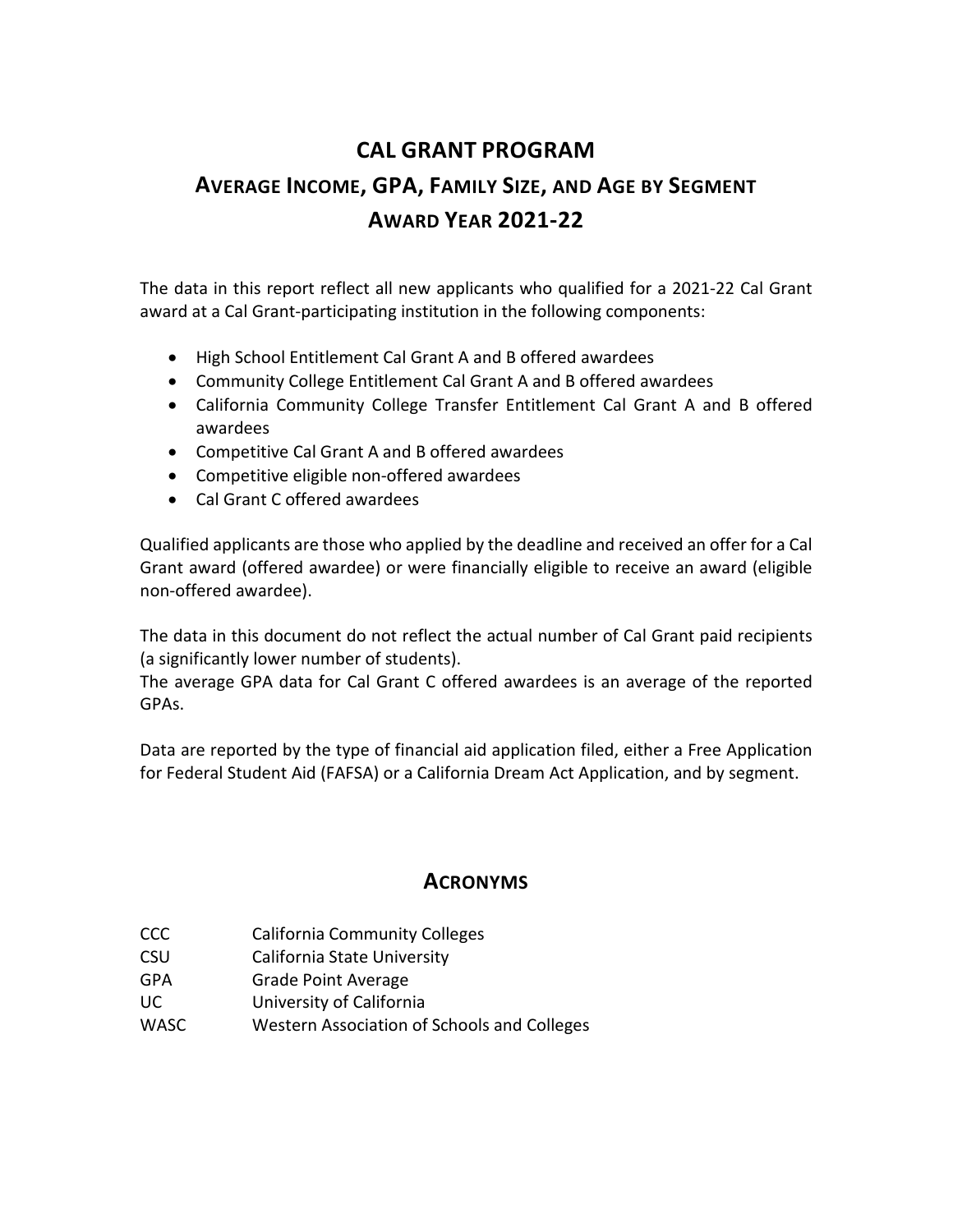### **ALL SEGMENTS CAL GRANT PROGRAM: NEW OFFERED AWARDEES and ELIGIBLE NON-OFFERED AWARDEES AVERAGES: INCOME, GPA, FAMILY SIZE, and AGE AWARD YEAR 2021-22**

| <b>High School Entitlement</b>       | <b>FAFSA Filer</b> | <b>CA Dream Act Filer</b> | <b>Total</b> |
|--------------------------------------|--------------------|---------------------------|--------------|
| Cal Grant A                          | 56,476             | 1,020                     | 57,496       |
| Average income                       | \$59,703           | \$43,922                  | \$59,423     |
| Average GPA                          | 3.57               | 3.60                      | 3.57         |
|                                      |                    |                           |              |
| Average family size                  | 4.2                | 4.6                       | 4.2          |
| Average age                          | 18                 | 18                        | 18           |
| <b>Cal Grant B</b>                   | 90,560             | 3,980                     | 94,540       |
| Average income                       | \$27,407           | \$22,161                  | \$27,186     |
| Average GPA                          | 2.98               | 2.98                      | 2.98         |
| Average family size                  | 4.2                | 4.6                       | 4.2          |
| Average age                          | 18                 | 18                        | 18           |
| <b>Cal Grant A and B</b>             | 147,036            | 5,000                     | 152,036      |
| Average income                       | \$39,812           | \$26,600                  | \$39,377     |
| Average GPA                          | 3.20               | 3.11                      | 3.20         |
|                                      |                    |                           |              |
| Average family size                  | 4.2                | 4.6                       | 4.2          |
| Average age                          | 18                 | 18                        | 18           |
| <b>CCC Transfer Entitlement</b>      | <b>FAFSA Filer</b> | <b>CA Dream Act Filer</b> | <b>Total</b> |
| Cal Grant A                          | 7,544              | 92                        | 7,636        |
| Average income                       | \$78,256           | \$73,649                  | \$78,200     |
| Average GPA                          | 3.31               | 3.25                      | 3.31         |
| Average family size                  | 4.0                | 4.5                       | 4.0          |
| Average age                          | 21                 | 22                        | 21           |
| Cal Grant B                          | 20,699             | 819                       | 21,518       |
| Average income                       | \$23,071           | \$22,398                  | \$23,045     |
|                                      |                    |                           |              |
| Average GPA                          | 3.21               | 3.17                      | 3.21         |
| Average family size                  | 2.7                | 3.3                       | 2.7          |
| Average age                          | 23                 | 23                        | 23           |
| Cal Grant A and B                    | 28,243             | 911                       | 29,154       |
| Average income                       | \$37,811           | \$27,574                  | \$37,491     |
| Average GPA                          | 3.24               | 3.18                      | 3.24         |
| Average family size                  | 3.0                | 3.4                       | 3.0          |
| Average age                          | 23                 | 23                        | 23           |
| <b>CCC Entitlement</b>               | <b>FAFSA Filer</b> | <b>CA Dream Act Filer</b> | <b>Total</b> |
| Cal Grant A                          | 10,376             | 121                       | 10,497       |
|                                      |                    |                           |              |
| Average income                       | \$77,338           | \$75,593                  | \$77,318     |
| Average GPA                          | 3.45               | 3.48                      | 3.45         |
| Average family size                  | 4.0                | 4.4                       | 4.0          |
| Average age                          | 29                 | 27                        | 29           |
| Cal Grant B                          | 121,780            | 2,696                     | 124,476      |
| Average income                       | \$22,111           | \$22,249                  | \$22,114     |
| Average GPA                          | 2.47               | 2.62                      | 2.47         |
| Average family size                  | 2.5                | 3.3                       | 2.5          |
| Average age                          | 28                 | 25                        | 28           |
| Cal Grant A and B                    | 132,156            | 2,817                     | 134,973      |
|                                      |                    | \$24,541                  |              |
| Average income                       | \$26,447           |                           | \$26,408     |
| Average GPA                          | 2.55               | 2.66                      | 2.55         |
| Average family size                  | 2.6                | 3.4                       | 2.6          |
| Average age                          | 28                 | 25                        | 28           |
| <b>Competitive</b>                   | <b>March</b>       | <b>September</b>          | <b>Total</b> |
| Cal Grant A                          | 692                | 0                         | 692          |
| Average income                       | \$16,125           |                           | \$16,125     |
| Average GPA                          | 3.26               |                           | 3.26         |
| Average family size                  | 2.7                |                           | 2.7          |
| Average age                          | 31                 |                           | 31           |
| Cal Grant B                          | 14,562             | 0                         | 14,562       |
| Average income                       | \$8,578            |                           | \$8,578      |
|                                      |                    |                           |              |
| Average GPA                          | 3.24               |                           | 3.24         |
| Average family size                  | 2.1                |                           | 2.1          |
| Average age                          | 30                 |                           | 30           |
| Cal Grant A and B                    | 15,254             | 0                         | 15,254       |
| Average income                       | \$8,921            |                           | \$8,921      |
| Average GPA                          | 3.24               |                           | 3.24         |
| Average family size                  | 2.1                |                           | 2.1          |
| Average age                          | 30                 |                           | 30           |
| <b>Eligible Non-Offered Awardees</b> |                    |                           | 59,024       |
| Average income                       |                    |                           | \$35,804     |
|                                      |                    |                           |              |
| Average GPA                          |                    |                           | 3.13         |
| Average family size                  |                    |                           | 2.4          |
| Average age                          |                    |                           | 27           |
| Cal Grant C*                         | <b>FAFSA Filer</b> | <b>CA Dream Act Filer</b> | Total        |
| Offered Awardees                     | 1,694              | 15                        | 1,709        |
| Average income                       | \$30,634           | \$32,391                  | \$30,650     |
|                                      |                    |                           |              |
| Average GPA                          |                    |                           |              |
| Average family size                  | 2.6                | 3.3                       | 2.6          |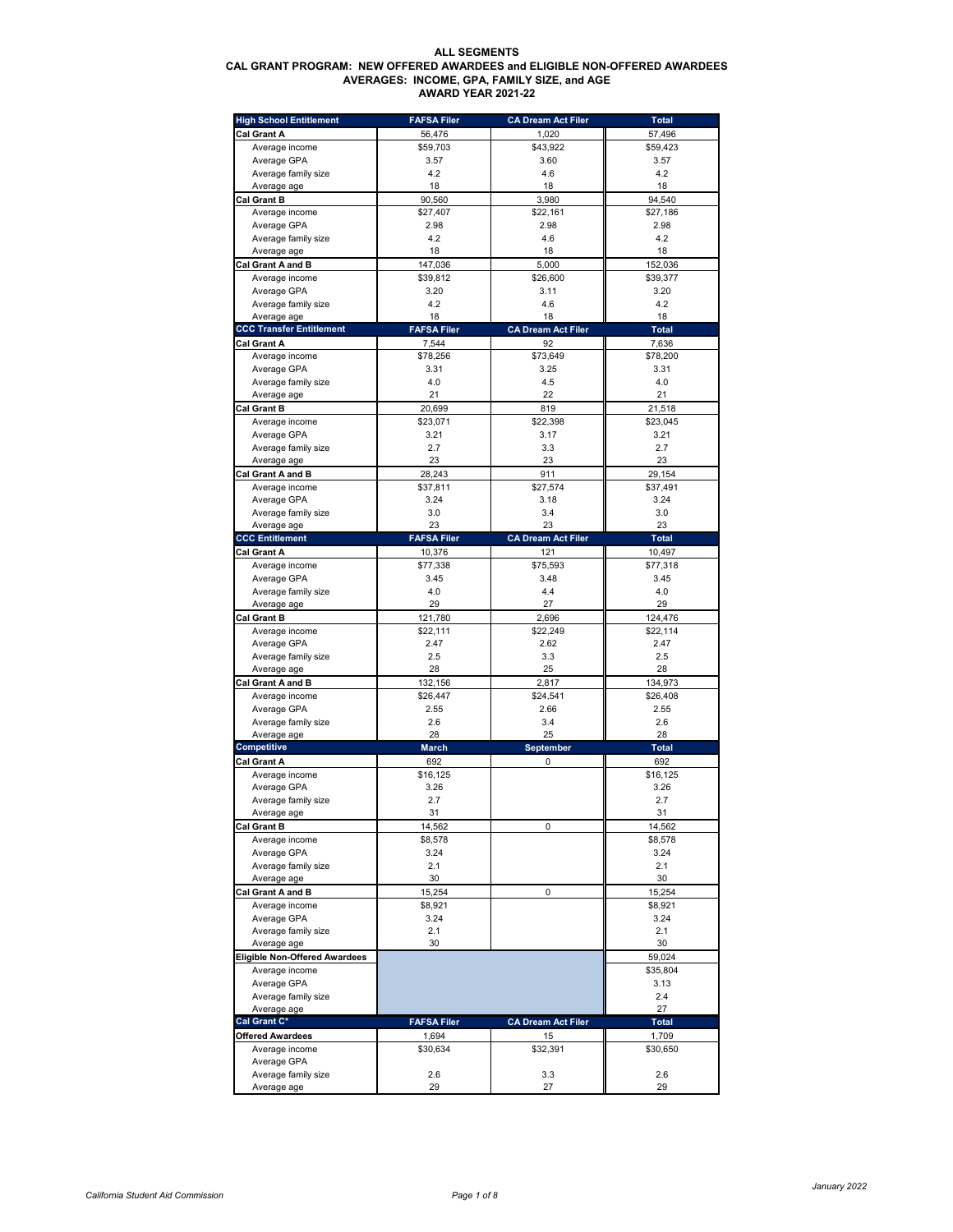#### **CALIFORNIA COMMUNITY COLLEGES CAL GRANT PROGRAM: NEW OFFERED AWARDEES and ELIGIBLE NON-OFFERED AWARDEES AVERAGES: INCOME, GPA, FAMILY SIZE, and AGE AWARD YEAR 2021-22**

| <b>High School Entitlement</b>       | <b>FAFSA Filer</b> | <b>CA Dream Act Filer</b> | <b>Total</b> |
|--------------------------------------|--------------------|---------------------------|--------------|
| Cal Grant A                          | 9,354              | 153                       | 9,507        |
| Average income                       | \$80,556           | \$75,691                  | \$80,478     |
| Average GPA                          | 3.43               | 3.45                      | 3.43         |
| Average family size                  | 4.4                | 4.7                       | 4.4          |
| Average age                          | 18                 | 18                        | 18           |
| <b>Cal Grant B</b>                   | 50,446             | 2,764                     | 53,210       |
|                                      |                    |                           |              |
| Average income                       | \$26,727           | \$21,093                  | \$26,434     |
| Average GPA                          | 2.88               | 2.91                      | 2.88         |
| Average family size                  | 4.2                | 4.5                       | 4.2          |
| Average age                          | 18                 | 18                        | 18           |
| Cal Grant A and B                    | 59,800             | 2,917                     | 62,717       |
| Average income                       | \$35,147           | \$23,956                  | \$34,627     |
| Average GPA                          | 2.97               | 2.93                      | 2.97         |
| Average family size                  | 4.2                | 4.5                       | 4.2          |
| Average age                          | 18                 | 18                        | 18           |
| <b>CCC Transfer Entitlement</b>      | <b>FAFSA Filer</b> | <b>CA Dream Act Filer</b> | Total        |
|                                      |                    |                           |              |
| Cal Grant A                          | 22                 | 1                         | 23           |
| Average income                       | \$89,786           | \$60,149                  | \$88,498     |
| Average GPA                          | 3.29               | 2.79                      | 3.27         |
| Average family size                  | 4.7                | 4.0                       | 4.7          |
| Average age                          | 21                 | 22                        | 21           |
| <b>Cal Grant B</b>                   | 82                 | 6                         | 88           |
| Average income                       | \$21,945           | \$24,161                  | \$22,096     |
| Average GPA                          | 3.19               | 3.24                      | 3.20         |
|                                      | 2.7                | 4.8                       | 2.9          |
| Average family size                  |                    |                           |              |
| Average age                          | 22                 | 22                        | 22           |
| Cal Grant A and B                    | 104                | 7                         | 111          |
| Average income                       | \$36,296           | \$29,302                  | \$35,855     |
| Average GPA                          | 3.21               | 3.17                      | 3.21         |
| Average family size                  | 3.2                | 4.7                       | 3.3          |
| Average age                          | 22                 | 22                        | 22           |
| <b>CCC Entitlement</b>               | <b>FAFSA Filer</b> | <b>CA Dream Act Filer</b> | <b>Total</b> |
| <b>Cal Grant A</b>                   | 10,371             | 121                       | 10,492       |
|                                      |                    |                           |              |
| Average income                       | \$77,339           | \$75,593                  | \$77,319     |
| Average GPA                          | 3.45               | 3.48                      | 3.45         |
| Average family size                  | 4.0                | 4.4                       | 4.0          |
| Average age                          | 29                 | 27                        | 29           |
| <b>Cal Grant B</b>                   | 121,716            | 2,694                     | 124,410      |
| Average income                       | \$22,113           | \$22,243                  | \$22,116     |
| Average GPA                          | 2.47               | 2.62                      | 2.47         |
| Average family size                  | 2.5                | 3.3                       | 2.5          |
| Average age                          | 28                 | 25                        | 28           |
| Cal Grant A and B                    | 132,087            | 2,815                     | 134,902      |
|                                      |                    |                           |              |
| Average income                       | \$26,449           | \$24,536                  | \$26,409     |
| Average GPA                          | 2.55               | 2.66                      | 2.55         |
| Average family size                  | 2.6                | 3.4                       | 2.6          |
| Average age                          | 28                 | 25                        | 28           |
| <b>Competitive</b>                   | <b>March</b>       | September                 | Total        |
| Cal Grant A                          | 0                  | 0                         | 0            |
| Average income                       |                    |                           |              |
| Average GPA                          |                    |                           |              |
| Average family size                  |                    |                           |              |
| Average age                          |                    |                           |              |
|                                      | $\Omega$           | $\sqrt{2}$                | $\sqrt{2}$   |
| Cal Grant B                          |                    |                           |              |
| Average income                       |                    |                           |              |
| Average GPA                          |                    |                           |              |
| Average family size                  |                    |                           |              |
| Average age                          |                    |                           |              |
| Cal Grant A and B                    | 0                  | 0                         | 0            |
| Average income                       |                    |                           |              |
| Average GPA                          |                    |                           |              |
| Average family size                  |                    |                           |              |
| Average age                          |                    |                           |              |
| <b>Eligible Non-Offered Awardees</b> |                    |                           |              |
|                                      |                    |                           |              |
| Average income                       |                    |                           |              |
| Average GPA                          |                    |                           |              |
| Average family size                  |                    |                           |              |
| Average age                          |                    |                           |              |
| Cal Grant C*                         | <b>FAFSA Filer</b> | <b>CA Dream Act Filer</b> | <b>Total</b> |
| <b>Offered Awardees</b>              | 0                  | 0                         | 0            |
| Average income                       |                    |                           |              |
| Average GPA                          |                    |                           |              |
| Average family size                  |                    |                           |              |
| Average age                          |                    |                           |              |

Note: To receive Cal Grant funds for the CCC Transfer Entitlement awards, California Community College students must<br>enroll at a postsecondary institution with a qualifying baccalaureate degree program within the award ye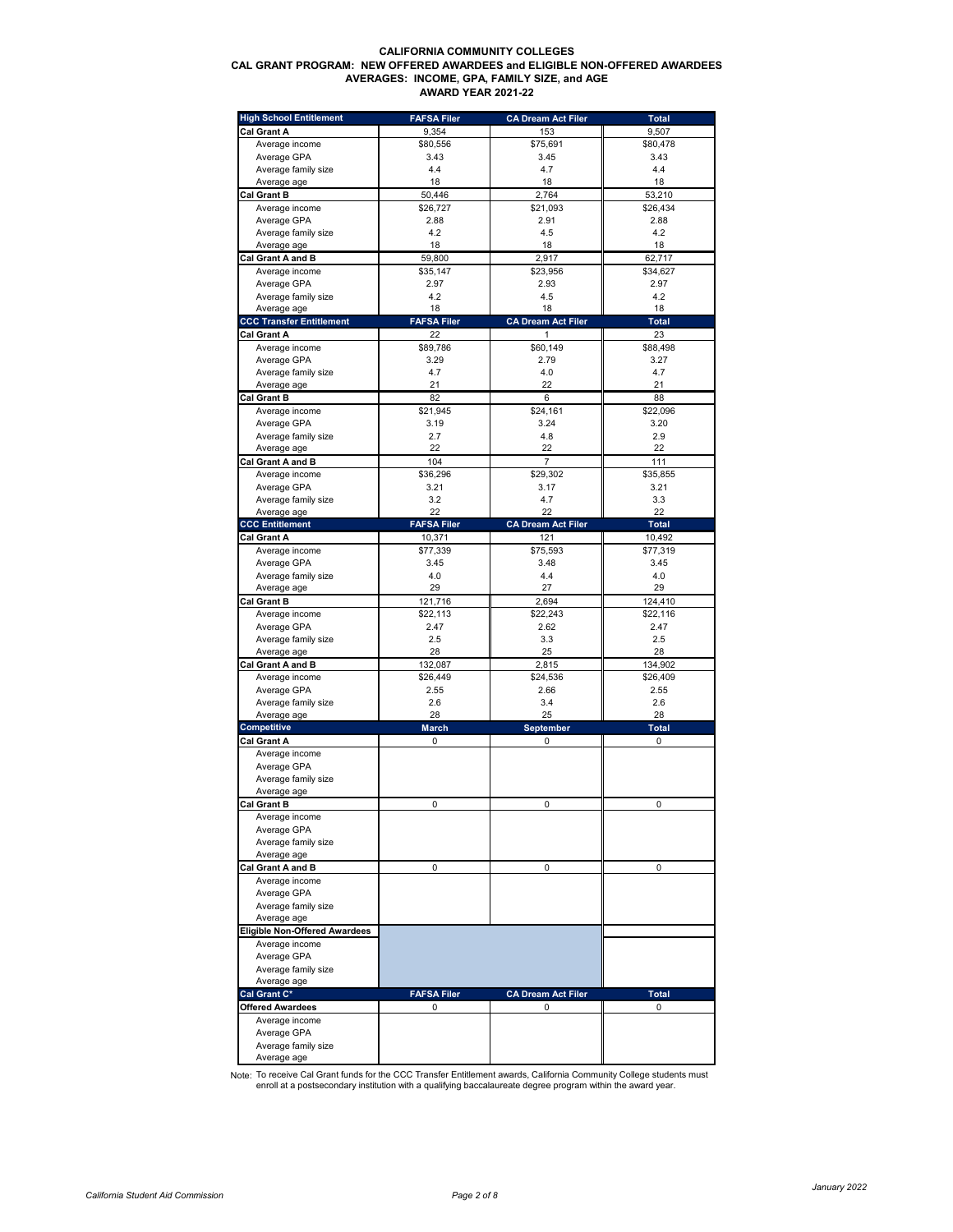### **UNIVERSITY OF CALIFORNIA CAL GRANT PROGRAM: NEW OFFERED AWARDEES and ELIGIBLE NON-OFFERED AWARDEES AVERAGES: INCOME, GPA, FAMILY SIZE, and AGE AWARD YEAR 2021-22**

| <b>High School Entitlement</b>       | <b>FAFSA Filer</b> | <b>CA Dream Act Filer</b> | <b>Total</b> |
|--------------------------------------|--------------------|---------------------------|--------------|
| Cal Grant A                          | 25.978             | 651                       | 26,629       |
| Average income                       | \$46,736           | \$32,256                  | \$46,382     |
| Average GPA                          | 3.66               | 3.64                      | 3.66         |
| Average family size                  | 4.2                | 4.5                       | 4.2          |
| Average age                          | 18                 | 18                        | 18           |
| Cal Grant B                          | 1,880              | 46                        | 1,926        |
| Average income                       | \$27,228           | \$26,447                  | \$27,210     |
| Average GPA                          | 2.81               | 2.90                      | 2.81         |
| Average family size                  | 4.1                | 4.1                       | 4.1          |
| Average age                          | 18                 | 18                        | 18           |
| Cal Grant A and B                    | 27,858             | 697                       | 28,555       |
| Average income                       | \$45,419           | \$31,873                  | \$45,089     |
| Average GPA                          | 3.60               | 3.59                      | 3.60         |
| Average family size                  | 4.2                | 4.5                       | 4.2          |
| Average age                          | 18                 | 18                        | 18           |
| <b>CCC Transfer Entitlement</b>      | <b>FAFSA Filer</b> | <b>CA Dream Act Filer</b> | <b>Total</b> |
| Cal Grant A                          | 1,830              | 22                        | 1,852        |
|                                      | \$78,724           | \$79,218                  | \$78,730     |
| Average income                       |                    | 3.42                      |              |
| Average GPA<br>Average family size   | 3.50<br>4.0        | 4.8                       | 3.50<br>4.0  |
|                                      | 21                 | 21                        | 21           |
| Average age                          |                    |                           |              |
| Cal Grant B                          | 4,137              | 151                       | 4,288        |
| Average income                       | \$23,342           | \$22,489                  | \$23,312     |
| Average GPA                          | 3.45               | 3.43                      | 3.45         |
| Average family size                  | 2.9<br>22          | 3.7<br>22                 | 2.9<br>22    |
| Average age                          |                    |                           |              |
| Cal Grant A and B                    | 5,967              | 173                       | 6,140        |
| Average income                       | \$40,327           | \$29,703                  | \$40,028     |
| Average GPA                          | 3.46               | 3.43                      | 3.46         |
| Average family size                  | 3.2                | 3.8                       | 3.2          |
| Average age                          | 22                 | 22                        | 22           |
| <b>CCC Entitlement</b>               | <b>FAFSA Filer</b> | <b>CA Dream Act Filer</b> | Total        |
| Cal Grant A                          | 1                  | 0                         | 1            |
| Average income                       | \$30,754           |                           | \$30,754     |
| Average GPA                          | 382.00             |                           | 382.00       |
| Average family size                  | 2.0                |                           | 2.0          |
| Average age                          | 33                 |                           | 33           |
| <b>Cal Grant B</b>                   | $\mathbf 0$        | 0                         | 0            |
| Average income                       |                    |                           |              |
| Average GPA                          |                    |                           |              |
| Average family size                  |                    |                           |              |
| Average age                          |                    |                           |              |
| Cal Grant A and B                    | $\mathbf{1}$       | 0                         | $\mathbf{1}$ |
| Average income                       | \$30,754           |                           | \$30,754     |
| Average GPA                          | 382.00             |                           | 382.00       |
| Average family size                  | 2.0                |                           | 2.0          |
| Average age                          | 33                 |                           | 33           |
| <b>Competitive</b>                   | <b>March</b>       | September                 | <b>Total</b> |
| Cal Grant A                          | 39                 | 0                         | 39           |
| Average income                       | \$8,386            |                           | \$8,386      |
| Average GPA                          | 3.40               |                           | 3.40         |
| Average family size                  | 2.4                |                           | 2.4          |
| Average age                          | 26                 |                           | 26           |
| <b>Cal Grant B</b>                   | 1,716              | 0                         | 1,716        |
| Average income                       | \$4,553            |                           | \$4,553      |
| Average GPA                          | 3.51               |                           | 3.51         |
| Average family size                  | 1.7                |                           | 1.7          |
| Average age                          | 28                 |                           | 28           |
| Cal Grant A and B                    | 1,755              | 0                         | 1,755        |
| Average income                       | \$4,638            |                           | \$4,638      |
| Average GPA                          | 3.51               |                           | 3.51         |
| Average family size                  | 1.8                |                           | 1.8          |
| Average age                          | 28                 |                           | 28           |
| <b>Eligible Non-Offered Awardees</b> |                    |                           | 7,189        |
| Average income                       |                    |                           | \$39,842     |
| Average GPA                          |                    |                           | 339.90       |
| Average family size                  |                    |                           | 2.7          |
| Average age                          |                    |                           | 25           |
| Cal Grant C*                         | <b>FAFSA Filer</b> | <b>CA Dream Act Filer</b> | <b>Total</b> |
| <b>Offered Awardees</b>              | 0                  | 0                         | 0            |
| Average income                       |                    | ä,                        | ä,           |
| Average GPA                          |                    |                           |              |
| Average family size                  |                    |                           |              |
| Average age                          |                    |                           |              |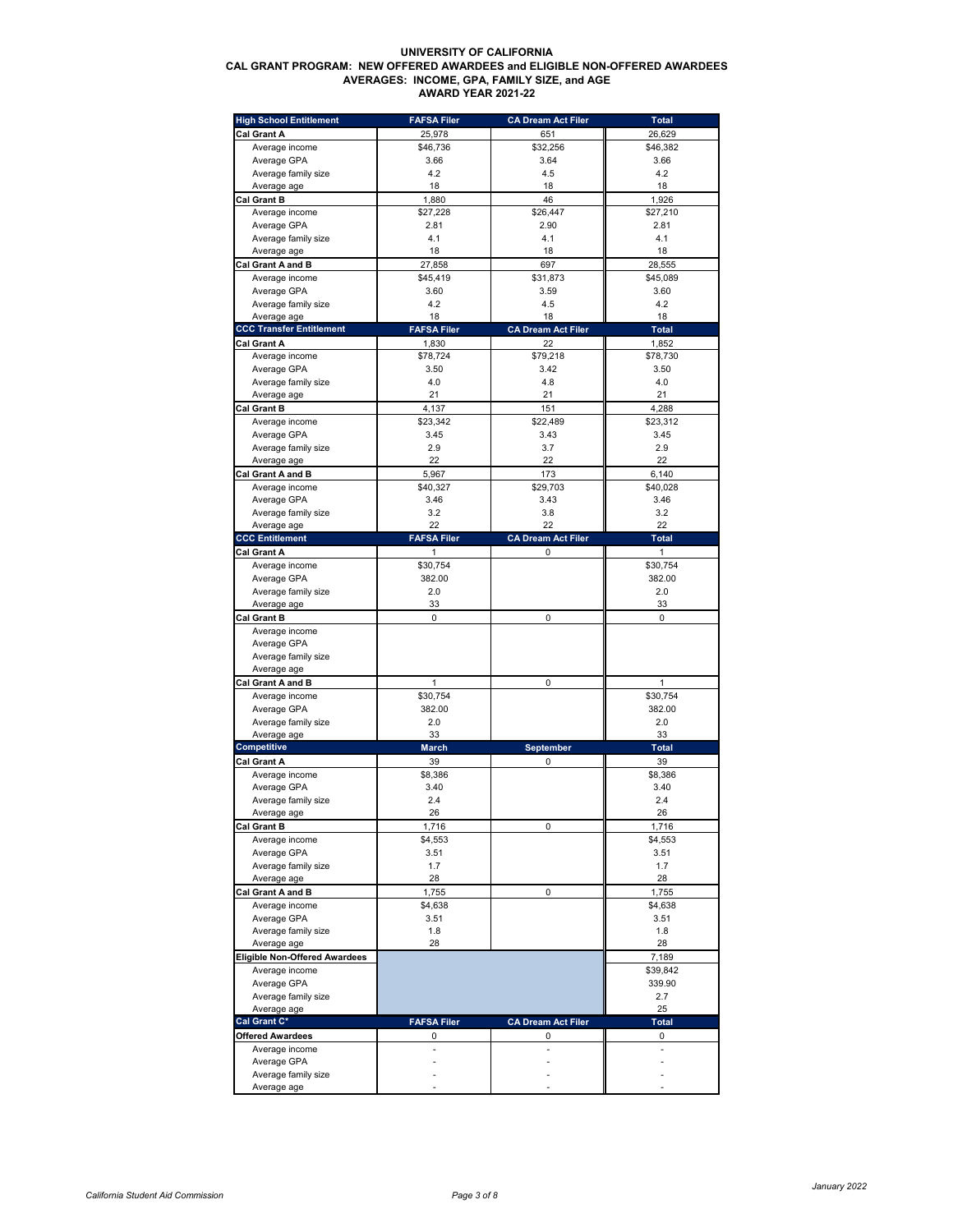# **CALIFORNIA STATE UNIVERSITY CAL GRANT PROGRAM: NEW OFFERED AWARDEES and ELIGIBLE NON-OFFERED AWARDEES AVERAGES: INCOME, GPA, FAMILY SIZE, and AGE AWARD YEAR 2021-22**

| <b>High School Entitlement</b>       | <b>FAFSA Filer</b> | <b>CA Dream Act Filer</b> | <b>Total</b>            |
|--------------------------------------|--------------------|---------------------------|-------------------------|
| Cal Grant A                          | 10,755             | 107                       | 10,862                  |
| Average income                       | \$81,373           | \$78,288                  | \$81,343                |
| Average GPA                          | 3.48               | 3.48                      | 3.48                    |
| Average family size                  | 4.3                | 4.7                       | 4.3                     |
| Average age                          | 18                 | 18                        | 18                      |
| Cal Grant B                          | 34,378             | 1,117                     | 35,495                  |
| Average income                       | \$28,571           | \$24,852                  | \$28,454                |
| Average GPA                          | 3.16               | 3.18                      | 3.16                    |
| Average family size                  | 4.3                | 4.6                       | 4.3                     |
| Average age                          | 18                 | 18                        | 18                      |
| Cal Grant A and B                    | 45,133             | 1.224                     | 46,357                  |
| Average income                       | \$41,154           | \$29,523                  | \$40,847                |
| Average GPA                          | 3.24               | 3.21                      | 3.23                    |
| Average family size                  | 4.3                | 4.6                       | 4.3                     |
| Average age                          | 18                 | 18                        | 18                      |
| <b>CCC Transfer Entitlement</b>      | <b>FAFSA Filer</b> | <b>CA Dream Act Filer</b> | Total                   |
| Cal Grant A                          | 4,675              | 62                        | 4,737                   |
| Average income                       | \$79,910           | \$75,476                  | \$79,852                |
| Average GPA                          | 3.23               | 3.19                      | 3.23                    |
| Average family size                  | 4.1                | 4.6                       | 4.1                     |
| Average age                          | 21                 | 22                        | 21                      |
|                                      |                    |                           | 15,104                  |
| <b>Cal Grant B</b>                   | 14,478             | 626                       |                         |
| Average income                       | \$22,993           | \$22,258                  | \$22,963                |
| Average GPA                          | 3.15               | 3.10                      | 3.14                    |
| Average family size<br>Average age   | 2.6                | 3.2                       | 2.6                     |
|                                      | 23                 | 23                        | 23<br>19.841            |
| Cal Grant A and B                    | 19,153             | 688                       |                         |
| Average income                       | \$36,886           | \$27,054                  | \$36,545                |
| Average GPA                          | 3.17               | 3.11                      | 3.17                    |
| Average family size                  | 3.0                | 3.3                       | 3.0                     |
| Average age                          | 23                 | 23                        | 23                      |
| <b>CCC Entitlement</b>               | <b>FAFSA Filer</b> | <b>CA Dream Act Filer</b> | Total                   |
| Cal Grant A                          | 3                  | 0                         | 3                       |
| Average income                       | \$104,244          |                           | \$104,244               |
| Average GPA                          | 3.53               |                           | 3.53                    |
| Average family size                  | 5.3                |                           | 5.3                     |
| Average age                          | 21                 |                           | 21                      |
| <b>Cal Grant B</b>                   | 63                 | $\overline{2}$            | 65                      |
| Average income                       | \$19,497           | \$31,018                  | \$19,852                |
| Average GPA                          | 2.77               | 2.91                      | 2.78                    |
| Average family size                  | 2.1                | 4.5                       | 2.1                     |
| Average age                          | 29                 | 25                        | 28                      |
| Cal Grant A and B                    | 66                 | $\overline{2}$            | 68                      |
| Average income                       | \$23,349           | \$31,018                  | \$23,575                |
| Average GPA                          | 2.81               | 2.91                      | 2.81                    |
| Average family size                  | 2.2                | 4.5                       | 2.3                     |
| Average age                          | 28                 | 25                        | 28                      |
| Competitive                          | <b>March</b>       | <b>September</b>          | <b>Total</b>            |
| Cal Grant A                          | 4                  |                           | $\overline{\mathbf{4}}$ |
| Average income                       | \$34,709           |                           | \$34,709                |
| Average GPA                          | 3.55               |                           | 3.55                    |
| Average family size                  | 3.3                |                           | 3.3                     |
| Average age                          | 35                 |                           | 35                      |
| <b>Cal Grant B</b>                   | 8,913              | 0                         | 8,913                   |
| Average income                       | \$7,770            |                           | \$7,770                 |
| Average GPA                          | 3.22               |                           | 3.22                    |
| Average family size                  | 2.0                |                           | 2.0                     |
| Average age                          | 30                 |                           | 30                      |
| Cal Grant A and B                    | 8,917              | 0                         | 8,917                   |
| Average income                       | \$7,782            |                           | \$7,782                 |
| Average GPA                          | 3.22               |                           | 3.22                    |
| Average family size                  | 2.0                |                           | 2.0                     |
| Average age                          | 30                 |                           | 30                      |
| <b>Eligible Non-Offered Awardees</b> |                    |                           | 39,760                  |
| Average income                       |                    |                           | \$34,177                |
| Average GPA                          |                    |                           | 3.08                    |
| Average family size                  |                    |                           | 2.3                     |
| Average age                          |                    |                           | 27                      |
| Cal Grant C*                         | <b>FAFSA Filer</b> | <b>CA Dream Act Filer</b> | Total                   |
| Offered Awardees                     | 0                  | 0                         | 0                       |
| Average income                       | L.                 | L.                        | $\overline{a}$          |
| Average GPA                          |                    |                           |                         |
| Average family size                  |                    |                           |                         |
| Average age                          |                    |                           |                         |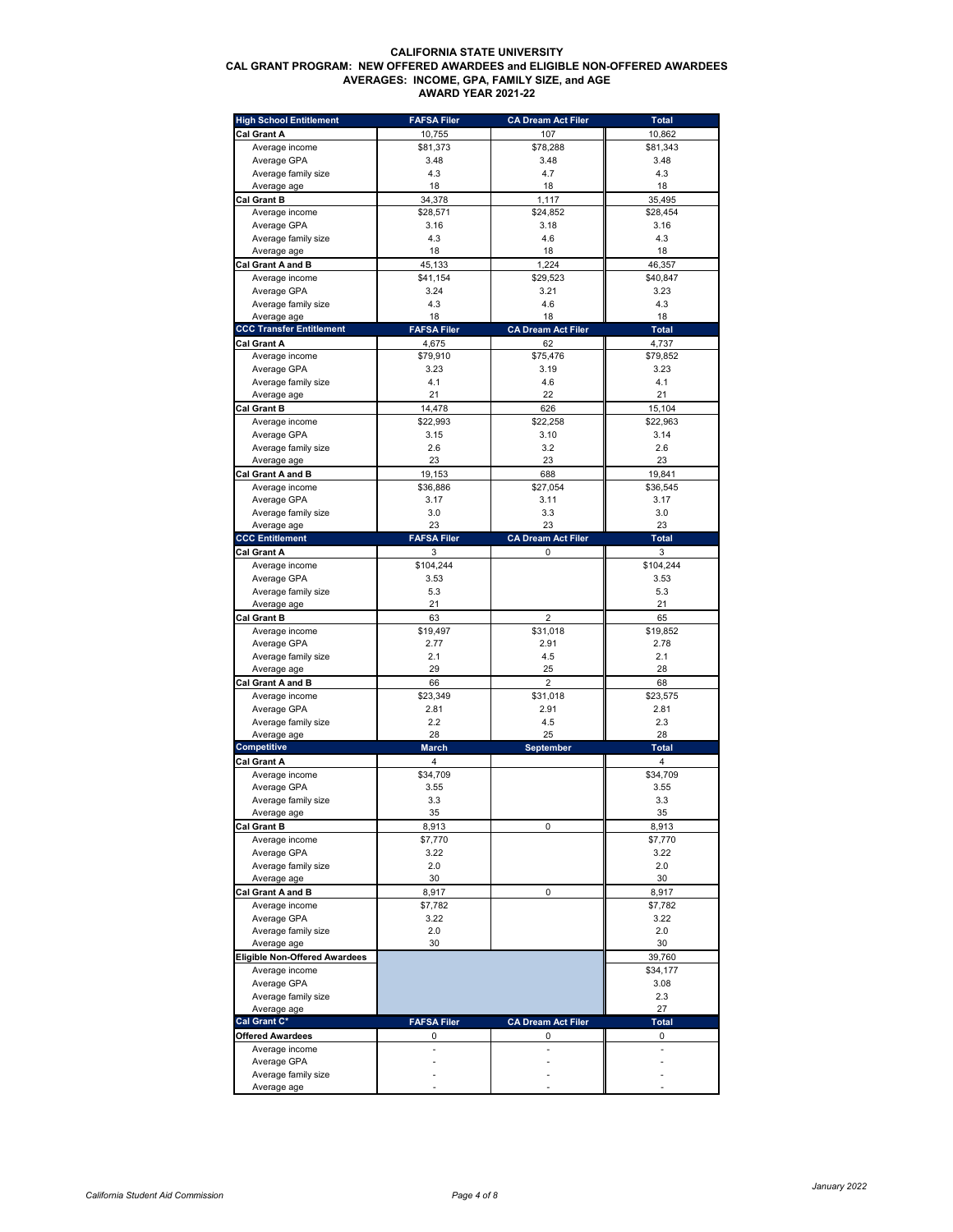# **PUBLIC INSTITUTIONS OTHER THAN CCC, UC, OR CSU CAL GRANT PROGRAM: NEW OFFERED AWARDEES and ELIGIBLE NON-OFFERED AWARDEES AVERAGES: INCOME, GPA, FAMILY SIZE, and AGE AWARD YEAR 2021-22**

| <b>High School Entitlement</b>       | <b>FAFSA Filer</b> | <b>CA Dream Act Filer</b> | Total                   |
|--------------------------------------|--------------------|---------------------------|-------------------------|
| Cal Grant A                          | 2                  | 0                         | $\overline{2}$          |
| Average income                       | \$18,749           |                           | \$18,749                |
| Average GPA                          | 3.45               |                           | 3.45                    |
| Average family size                  | 3.5                |                           | 3.5                     |
| Average age                          | 19                 |                           | 19                      |
| <b>Cal Grant B</b>                   | 6                  | 0                         | 6                       |
| Average income                       | \$26,484           |                           | \$26,484                |
| Average GPA                          | 2.72               |                           | 2.72                    |
| Average family size                  | 5.7                |                           | 5.7                     |
| Average age                          | 18                 |                           | 18                      |
| Cal Grant A and B                    | 8                  | 0                         | 8<br>\$24,550           |
| Average income<br>Average GPA        | \$24,550           |                           |                         |
| Average family size                  | 2.90<br>5.1        |                           | 2.90<br>5.1             |
| Average age                          | 18                 |                           | 18                      |
| <b>CCC Transfer Entitlement</b>      | <b>FAFSA Filer</b> | <b>CA Dream Act Filer</b> | <b>Total</b>            |
| Cal Grant A                          | 0                  | 0                         | 0                       |
| Average income                       |                    |                           |                         |
| Average GPA                          |                    |                           |                         |
| Average family size                  |                    |                           |                         |
| Average age                          |                    |                           |                         |
| <b>Cal Grant B</b>                   | 0                  | 0                         | 0                       |
| Average income                       |                    |                           |                         |
| Average GPA                          |                    |                           |                         |
| Average family size                  |                    |                           |                         |
| Average age                          |                    |                           |                         |
| Cal Grant A and B                    | 0                  | 0                         | 0                       |
| Average income                       |                    |                           |                         |
| Average GPA                          |                    |                           |                         |
| Average family size                  |                    |                           |                         |
| Average age                          |                    |                           |                         |
| <b>CCC Entitlement</b>               | <b>FAFSA Filer</b> | <b>CA Dream Act Filer</b> | <b>Total</b>            |
| Cal Grant A                          | 0                  | 0                         | 0                       |
| Average income                       |                    |                           |                         |
| Average GPA                          |                    |                           |                         |
| Average family size                  |                    |                           |                         |
| Average age                          |                    |                           |                         |
| <b>Cal Grant B</b>                   | 0                  | 0                         | 0                       |
| Average income<br>Average GPA        |                    |                           |                         |
| Average family size                  |                    |                           |                         |
| Average age                          |                    |                           |                         |
| Cal Grant A and B                    | 0                  | 0                         | 0                       |
| Average income                       |                    |                           |                         |
| Average GPA                          |                    |                           |                         |
| Average family size                  |                    |                           |                         |
| Average age                          |                    |                           |                         |
| <b>Competitive</b>                   | <b>March</b>       | September                 | <b>Total</b>            |
| Cal Grant A                          | 4                  | 0                         | 4                       |
| Average income                       | \$12,077           |                           | \$12,077                |
| Average GPA                          | 3.48               |                           | 3.48                    |
| Average family size                  | 1.8                |                           | 1.8                     |
| Average age                          | 30                 |                           | 30                      |
| <b>Cal Grant B</b>                   | 4                  | 0                         | $\overline{\mathbf{4}}$ |
| Average income                       | \$6,416            |                           | \$6,416                 |
| Average GPA                          | 2.87               |                           | 2.87                    |
| Average family size                  | 1.8                |                           | 1.8                     |
| Average age                          | 35                 |                           | 35                      |
| Cal Grant A and B                    | 8<br>\$9,247       | 0                         | 8<br>\$9,247            |
| Average income<br>Average GPA        | 3.17               |                           | 3.17                    |
| Average family size                  | 1.8                |                           | 1.8                     |
| Average age                          | 33                 |                           | 33                      |
| <b>Eligible Non-Offered Awardees</b> |                    |                           | 3                       |
| Average income                       |                    |                           | \$23,952                |
| Average GPA                          |                    |                           | 2.51                    |
| Average family size                  |                    |                           | 2.7                     |
| Average age                          |                    |                           | 22                      |
| Cal Grant C*                         | <b>FAFSA Filer</b> | <b>CA Dream Act Filer</b> | <b>Total</b>            |
| Offered Awardees                     | 0                  | 0                         | 0                       |
| Average income                       |                    |                           |                         |
| Average GPA                          |                    |                           |                         |
| Average family size                  |                    |                           |                         |
| Average age                          |                    |                           |                         |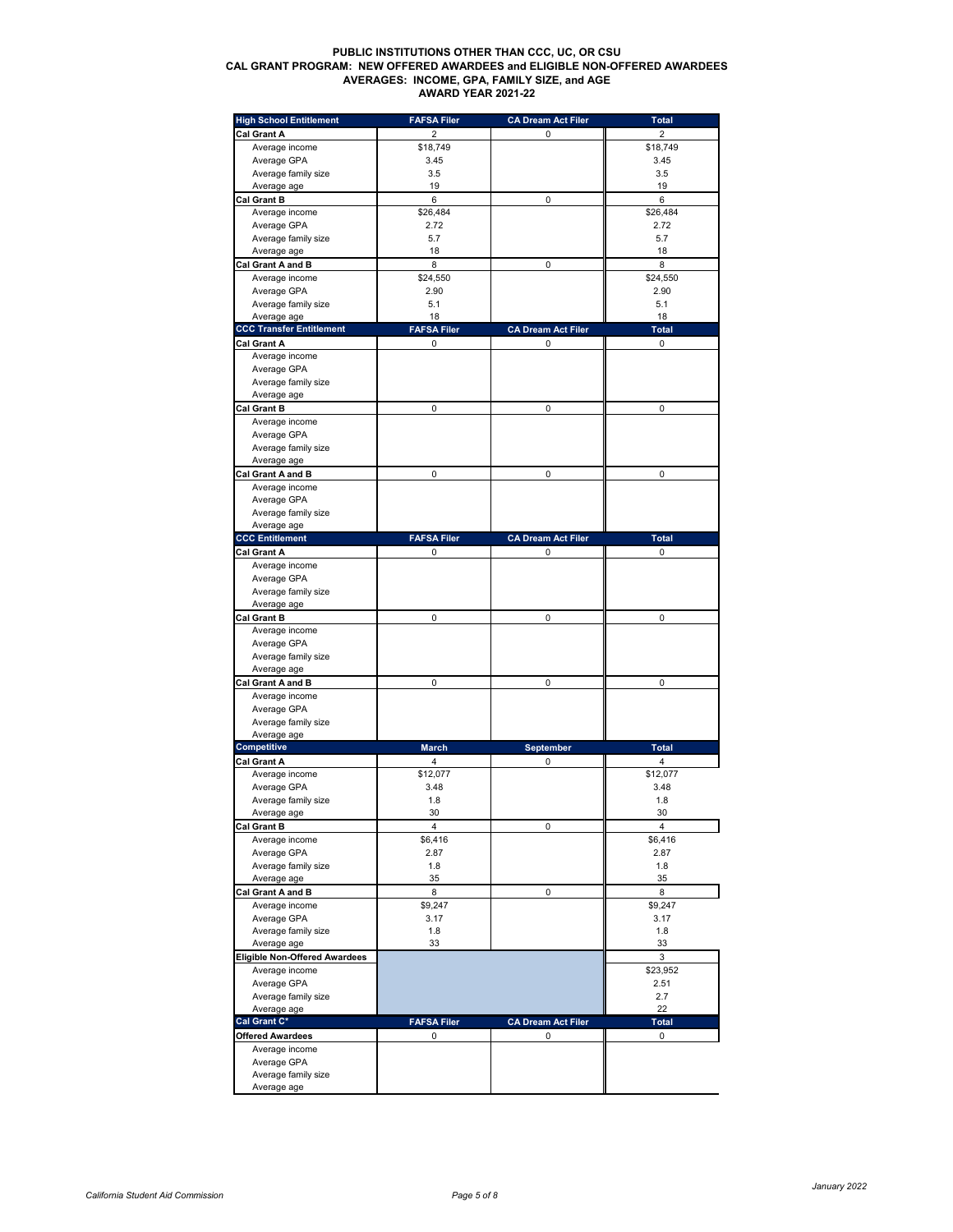# **NON-PROFIT PRIVATE COLLEGES AND UNIVERSITIES CAL GRANT PROGRAM: NEW OFFERED AWARDEES and ELIGIBLE NON-OFFERED AWARDEES AVERAGES: INCOME, GPA, FAMILY SIZE, and AGE AWARD YEAR 2021-22**

| <b>High School Entitlement</b>       | <b>FAFSA Filer</b> | <b>CA Dream Act Filer</b> | <b>Total</b> |
|--------------------------------------|--------------------|---------------------------|--------------|
| Cal Grant A                          | 9,901              | 104                       | 10,005       |
| Average income                       | \$51,081           | \$35,341                  | \$50,917     |
| Average GPA                          | 3.57               | 3.65                      | 3.57         |
| Average family size                  | 4.1                | 4.7                       | 4.2          |
| Average age                          | 18                 | 18                        | 18           |
| <b>Cal Grant B</b>                   | 2,229              | 32                        | 2.261        |
| Average income                       | \$27,028           | \$21,135                  | \$26,945     |
| Average GPA                          | 2.71               | 2.67                      | 2.71         |
| Average family size                  | 4.0                | 4.4                       | 4.0          |
| Average age                          | 18                 | 18                        | 18           |
| Cal Grant A and B                    | 12,130             | 136                       | 12,266       |
| Average income                       | \$46,661           | \$31,999                  | \$46,499     |
| Average GPA                          | 3.41               | 3.42                      | 3.42         |
| Average family size                  | 4.1                | 4.6                       | 4.1          |
| Average age                          | 18                 | 18                        | 18           |
| <b>CCC Transfer Entitlement</b>      | <b>FAFSA Filer</b> | <b>CA Dream Act Filer</b> | Total        |
| Cal Grant A                          | 733                | 4                         | 737          |
| Average income                       | \$74,316           | \$36,684                  | \$74,112     |
| Average GPA                          | 3.36               | 3.47                      | 3.36         |
| Average family size                  | 3.9                | 2.8                       | 3.9          |
| Average age                          | 21                 | 23                        | 21           |
| <b>Cal Grant B</b>                   | 1,465              | 24                        | 1,489        |
| Average income                       | \$23,305           | \$21,713                  | \$23,279     |
| Average GPA                          | 3.28               | 3.38                      | 3.28         |
| Average family size                  | 2.7                | 3.0                       | 2.7          |
| Average age                          | 23                 | 23                        | 23           |
| Cal Grant A and B                    | 2,198              | 28                        | 2,226        |
| Average income                       | \$40,316           | \$23,851                  | \$40,109     |
| Average GPA                          | 3.31               | 3.39                      | 3.31         |
| Average family size                  | 3.1                | 3.0                       | 3.1          |
| Average age                          | 22                 | 23                        | 22           |
| <b>CCC Entitlement</b>               | <b>FAFSA Filer</b> | <b>CA Dream Act Filer</b> | <b>Total</b> |
| <b>Cal Grant A</b>                   | 0                  | 0                         | 0            |
| Average income                       |                    |                           |              |
| Average GPA                          |                    |                           |              |
| Average family size                  |                    |                           |              |
| Average age                          |                    |                           |              |
| <b>Cal Grant B</b>                   | $\mathbf{1}$       | 0                         | 1            |
| Average income                       | \$11,724           |                           | \$11,724     |
| Average GPA                          | 2.68               |                           | 2.68         |
| Average family size                  | 4.0                |                           | 4.0          |
| Average age                          | 21                 |                           | 21           |
| Cal Grant A and B                    | $\mathbf{1}$       | 0                         | 1            |
| Average income                       | \$11,724           |                           | \$11,724     |
| Average GPA                          | 2.68               |                           | 2.68         |
| Average family size                  | 4.0<br>21          |                           | 4.0<br>21    |
| Average age<br><b>Competitive</b>    | March              | <b>September</b>          | <b>Total</b> |
| Cal Grant A                          | 151                | 0                         | 151          |
| Average income                       | \$17,241           |                           | \$17,241     |
| Average GPA                          | 3.17               |                           | 3.17         |
| Average family size                  | 2.9                |                           | 2.9          |
| Average age                          | 34                 |                           | 34           |
| Cal Grant B                          | 1,550              | 0                         | 1,550        |
| Average income                       | \$11,007           |                           | \$11,007     |
| Average GPA                          | 3.24               |                           | 3.24         |
| Average family size                  | 2.5                |                           | 2.5          |
| Average age                          | 33                 |                           | 33           |
| Cal Grant A and B                    | 1,701              | 0                         | 1.701        |
| Average income                       | \$11,560           |                           | \$11,560     |
| Average GPA                          | 3.24               |                           | 3.24         |
| Average family size                  | 2.5                |                           | 2.5          |
| Average age                          | 33                 |                           | 33           |
| <b>Eligible Non-Offered Awardees</b> |                    |                           | 6,325        |
| Average income                       |                    |                           | \$41,656     |
| Average GPA                          |                    |                           | 3.19         |
| Average family size                  |                    |                           | 2.6          |
| Average age                          |                    |                           | 29           |
| Cal Grant C*                         | <b>FAFSA Filer</b> | <b>CA Dream Act Filer</b> | <b>Total</b> |
| Offered Awardees                     | 77                 | 0                         | 77           |
| Average income                       | \$29,768           |                           | \$29,768     |
| Average GPA                          |                    |                           |              |
| Average family size                  | 1.96               |                           | 2.0          |
| Average age                          | 29.4               |                           | 29           |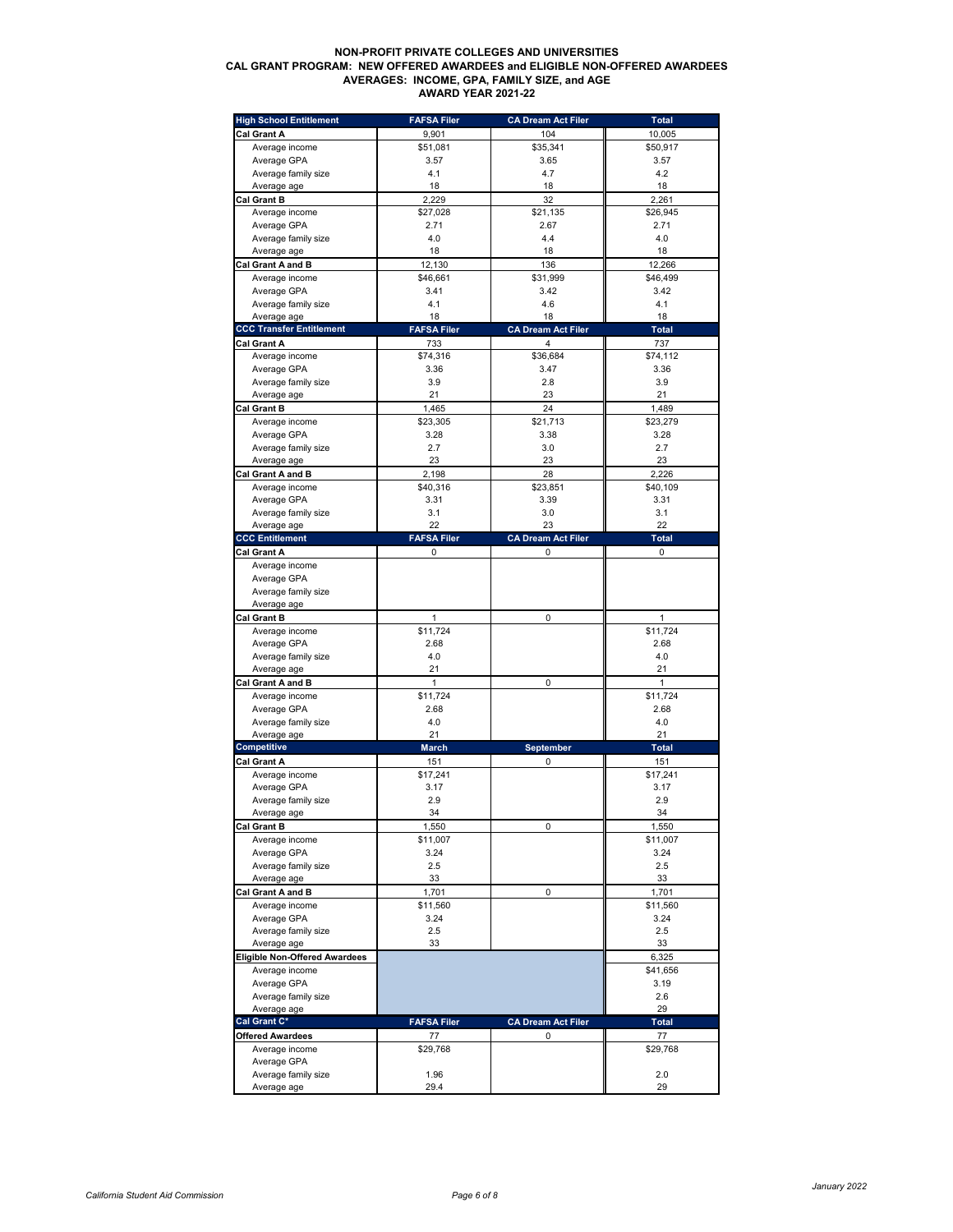# **FOR-PROFIT PRIVATE COLLEGES, WASC-ACCREDITED CAL GRANT PROGRAM: NEW OFFERED AWARDEES and ELIGIBLE NON-OFFERED AWARDEES AVERAGES: INCOME, GPA, FAMILY SIZE, and AGE AWARD YEAR 2021-22**

| <b>High School Entitlement</b>       | <b>FAFSA Filer</b> | <b>CA Dream Act Filer</b> | <b>Total</b> |
|--------------------------------------|--------------------|---------------------------|--------------|
| Cal Grant A                          | 329                | 3                         | 332          |
| Average income                       | \$45,901           | \$54,696                  | \$45,981     |
| Average GPA                          | 3.41               | 3.44                      | 3.41         |
| Average family size                  | 4.0                | 4.3                       | 4.0          |
| Average age                          | 18                 | 18                        | 18           |
| Cal Grant B                          | 299                | $\overline{4}$            | 303          |
| Average income                       | \$25,014           | \$17,096                  | \$24,909     |
| Average GPA                          | 2.56               | 2.70                      | 2.56         |
| Average family size                  | 4.0                | 4.3                       | 4.0          |
| Average age                          | 18                 | 19                        | 18           |
| Cal Grant A and B                    | 628                | $\overline{7}$            | 635          |
| Average income                       | \$35,956           | \$33,210                  | \$35,926     |
| Average GPA                          | 3.01               | 3.01                      | 3.01         |
| Average family size                  | 4.0                | 4.3                       | 4.0          |
| Average age                          | 18                 | 18                        | 18           |
| <b>CCC Transfer Entitlement</b>      | <b>FAFSA Filer</b> | <b>CA Dream Act Filer</b> | <b>Total</b> |
| Cal Grant A                          | 199                | 2                         | 201          |
| Average income                       | \$55,520           | \$55,866                  | \$55,523     |
| Average GPA                          | 3.17               | 2.81                      | 3.17         |
| Average family size                  | 3.2                | 4.0                       | 3.2          |
| Average age                          | 22                 | 22                        | 22           |
| <b>Cal Grant B</b>                   | 322                | 8                         | 330          |
| Average income                       | \$21,764           | \$31,541                  | \$22,001     |
| Average GPA                          | 3.05               | 3.13                      | 3.05         |
| Average family size                  | 2.3                | 4.6                       | 2.4          |
| Average age                          | 23                 | 24                        | 24           |
| Cal Grant A and B                    | 521                | 10                        | 531          |
| Average income                       | \$34,657           | \$36,406                  | \$34,690     |
| Average GPA                          | 3.10               | 3.07                      | 3.10         |
| Average family size                  | 2.6                | 4.5                       | 2.7          |
| Average age                          | 23                 | 24                        | 23           |
| <b>CCC Entitlement</b>               | <b>FAFSA Filer</b> | <b>CA Dream Act Filer</b> | <b>Total</b> |
| Cal Grant A                          | 1                  | 0                         | $\mathbf{1}$ |
| Average income                       | \$38,284           |                           | \$38,284     |
| Average GPA                          | 3.69               |                           | 3.69         |
| Average family size                  | 1.0                |                           | 1.0          |
| Average age                          | 24                 |                           | 24           |
| <b>Cal Grant B</b>                   | 0                  | 0                         | 0            |
| Average income                       |                    |                           |              |
| Average GPA                          |                    |                           |              |
| Average family size                  |                    |                           |              |
| Average age                          |                    |                           |              |
| Cal Grant A and B                    | $\mathbf{1}$       | 0                         | 1            |
| Average income                       | \$38,284           |                           | \$38,284     |
| Average GPA                          | 3.69               |                           | 3.69         |
| Average family size                  | 1.0                |                           | 1.0          |
| Average age                          | 24                 |                           | 24           |
| Competitive                          | <b>March</b>       | September                 | <b>Total</b> |
| Cal Grant A                          | 247                | 0                         | 247          |
| Average income                       | \$15,265           |                           | \$15,265     |
| Average GPA                          | 3.27               |                           | 3.27         |
| Average family size                  | 2.6                |                           | 2.6          |
| Average age                          | 31                 | 0                         | 31<br>810    |
| <b>Cal Grant B</b><br>Average income | 810<br>\$11,299    |                           | \$11,299     |
| Average GPA                          | 3.26               |                           | 3.26         |
| Average family size                  | 2.2                |                           | 2.2          |
| Average age                          | 31                 |                           | 31           |
| Cal Grant A and B                    | 1,057              | 0                         | 1.057        |
| Average income                       | \$12,226           |                           | \$12,226     |
| Average GPA                          | 3.26               |                           | 3.26         |
| Average family size                  | 2.3                |                           | 2.3          |
| Average age                          | 31                 |                           | 31           |
| <b>Eligible Non-Offered Awardees</b> |                    |                           | 2,800        |
| Average income                       |                    |                           | \$36,053     |
| Average GPA                          |                    |                           | 3.24         |
| Average family size                  |                    |                           | 2.2          |
| Average age                          |                    |                           | 28           |
| Cal Grant C*                         | <b>FAFSA Filer</b> | <b>CA Dream Act Filer</b> | Total        |
| Offered Awardees                     | 194                | 4                         | 198          |
| Average income                       | \$33,367           | \$32,440                  | \$33,349     |
| Average GPA                          |                    |                           |              |
| Average family size                  | 2.6                | 5.0                       | 2.7          |
| Average age                          | 29                 | 25                        | 29           |